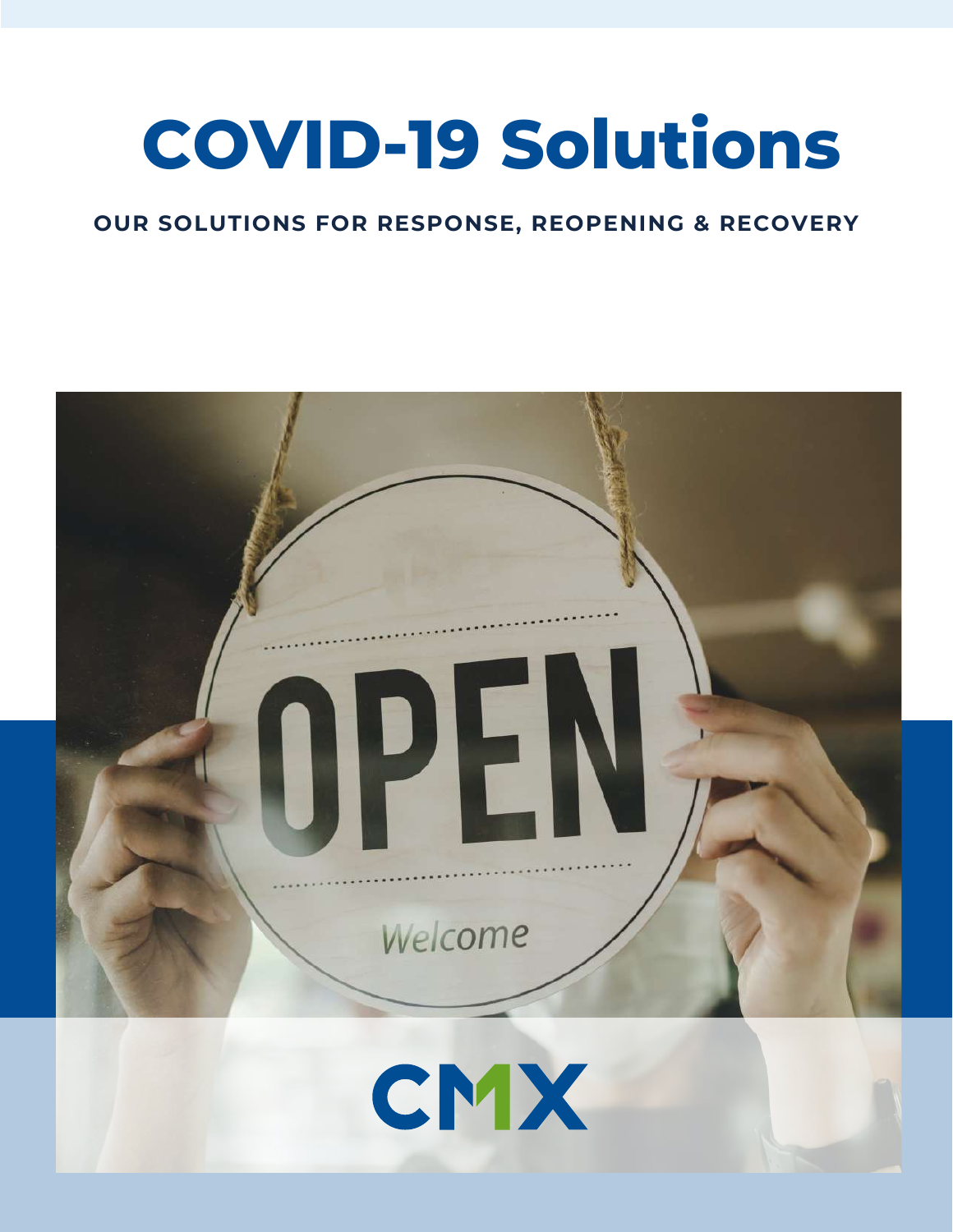# **CMX1's COVID-19 Response, Reopening & Recovery Kit**

COVID-19 has impacted every industry, forcing businesses to pivot, innovate, and adapt to a completely "new normal". Consumer confidence has been shaken and the pandemic will likely have a lasting impact on their behaviors, preferences, and expectations.

Ensuring the health and safety of your employees, suppliers, visitors, and customers will be key in successfully navigating the phases of response, reopening and ultimately thriving during recovery and beyond.

CMX**1**['s COVID-19 Response, Reopening & Recovery Kit](https://www.cmx1.com/covid-19-solutions-for-reopening-and-recovery) gives you the digital tools needed today to quickly adjust, adapt, communicate, and perform across all your locations, stores, or facilities with consistency and compliance. And when you choose CMX**1**, you're selecting a platform for the future, where you can digitally transform all your operational routines for quality, safety, risk, and compliance.

# **Brand Trust and the Coronavirus Pandemic**

[\(Edelman Trust Barometer, March 2020\)](https://www.edelman.com/research/covid-19-brand-trust-report)

**of consumers are turning to brands that they absolutely can trust.**

**60% 90% 71%**

**of consumers want brands to do everything they can to protect the well-being of their employees and suppliers**

**of consumers say if they perceive a brand is putting profit over people, they'll forever lose trust in that brand**

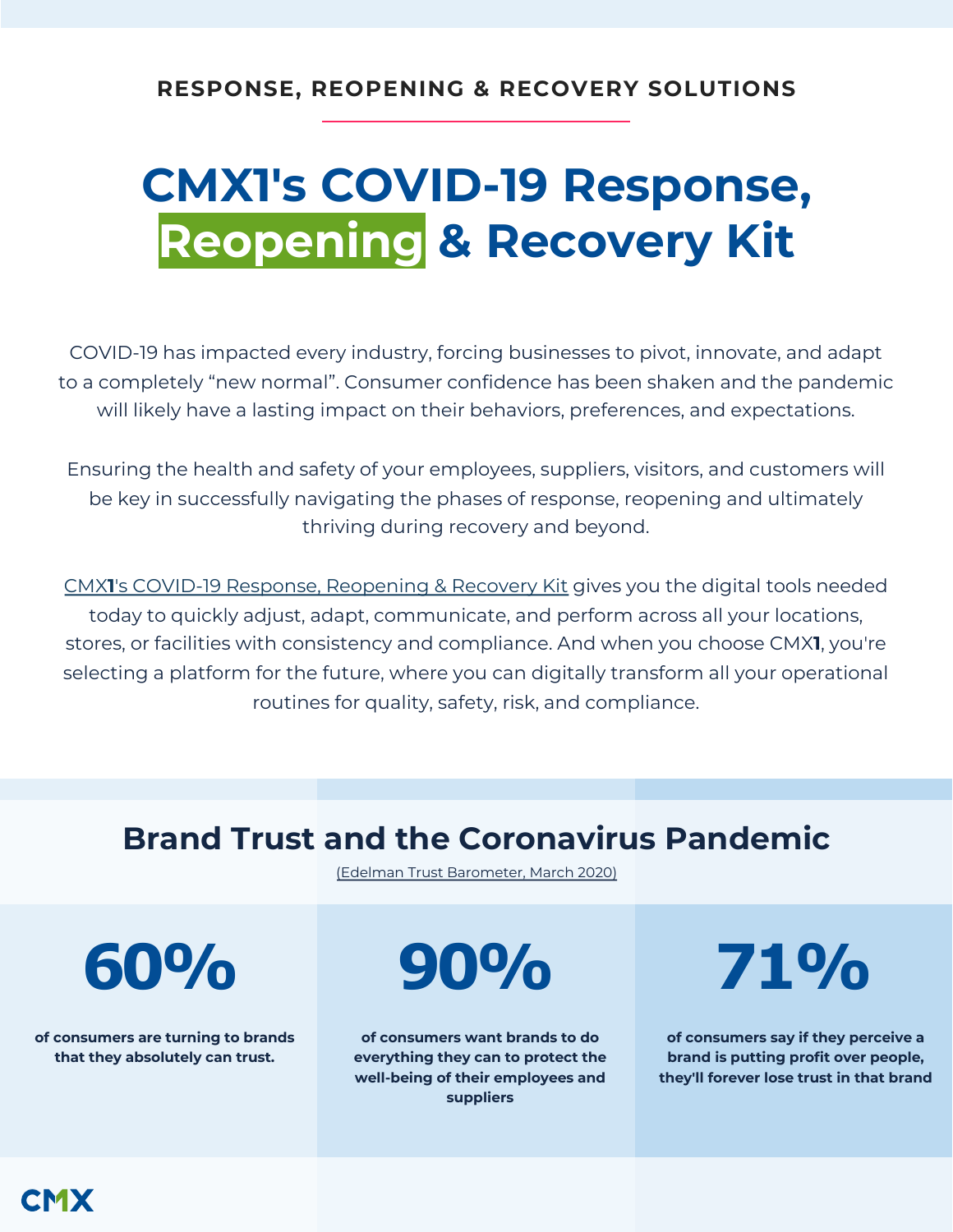# **New normal New challenges**

In this new normal - safety, cleanliness, hygiene, and sanitation practices are more important than ever to the customer experience - and for compliance and risk mitigation.

You're adapting your operations while doing your best to adhere to changing guidelines and regulations and ensuring employee safety. It's no easy task, but #weareinthistogether.

Here are just a few of the challenges we're helping brands to solve during this critical time.

- **Communicating new policies & procedures**
	- **Perform with clarity & consistency**
		- **Gaining visibility**
	- **Identifying trends & making adjustments**
		- **Recordkeeping & logs**

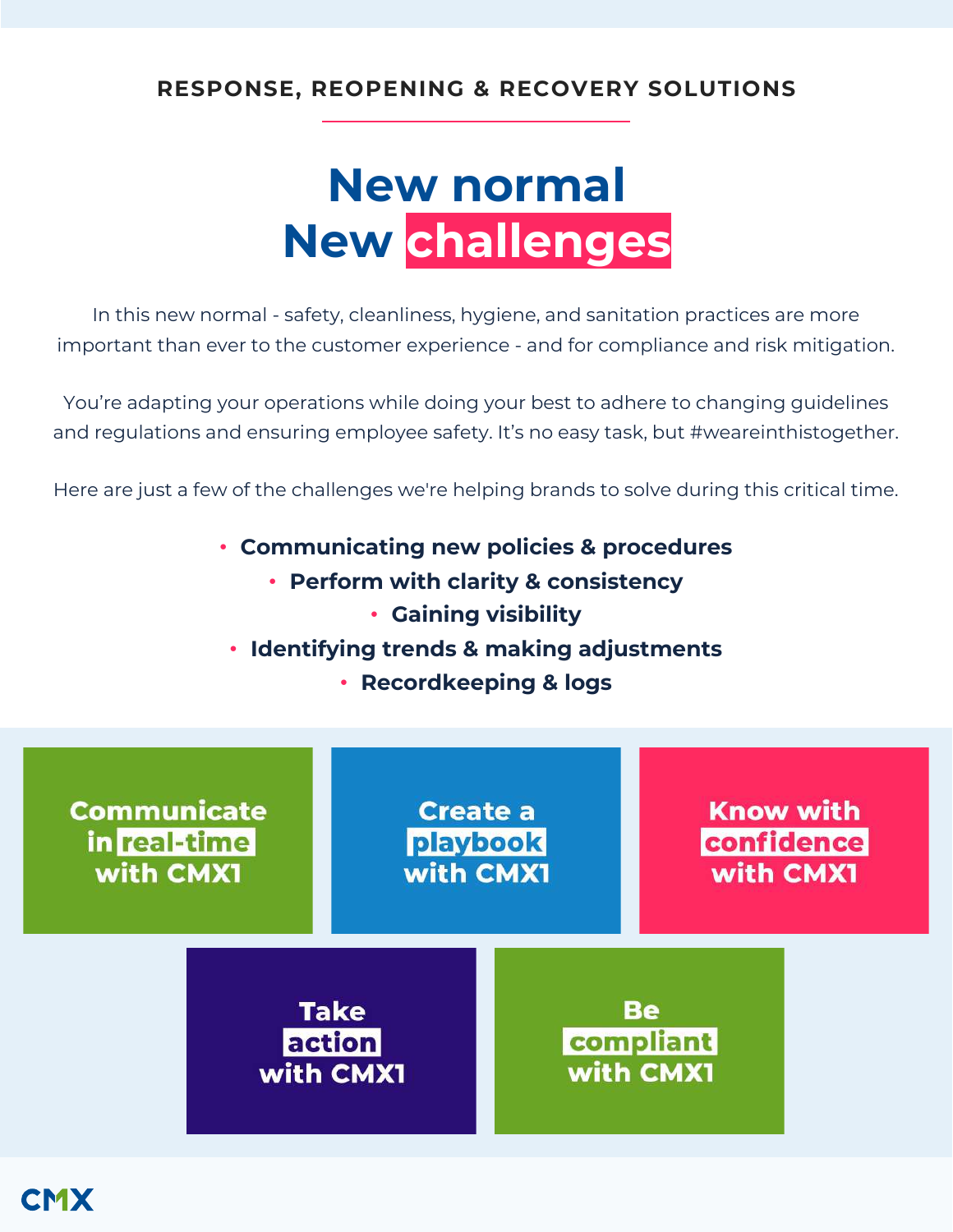# **Perform with confidence**

### **Digital tools for rebuilding trust, mitigating risk, and taking action with consistency, compliance, and confidence.**

- Document reported illnesses, injuries, accidents, and general safety issues.
- Experience real-time insights for identifying trends, improving, and making better decisions.
	- Gain visibility, control, and measure compliance.

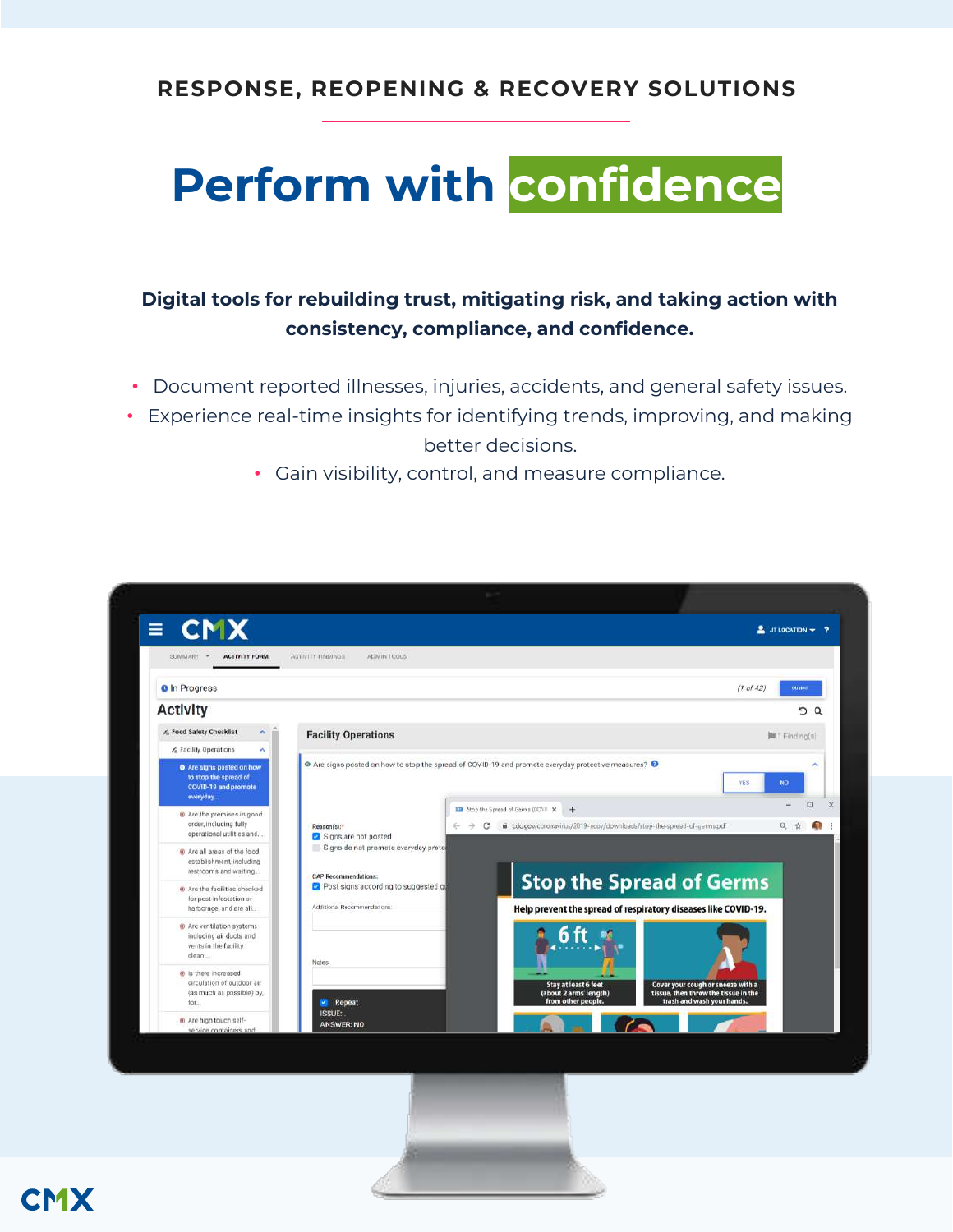# **CMX Solutions for crushing COVID-19**

## **Integrated Policy Management**

As policies and SOPs evolve, turn them into "Operational Playbooks" for employees to deliver the optimal customer experience and ensure the quality, safety, compliance, and consistency of operations across all your locations. With **Policy**[Studio,](https://www.cmx1.com/policy-management-software?hsLang=en) CMX**1**'s Policy Management solution, you can easily create and manage electronic, searchable Brand Standards Guides, Policy Manuals, and Standard Operating Procedures (SOPs) and training documentation for company-wide use. Equip your team members with up-to-the-minute instructions, examples, and resources to complete any task.

## **Re-opening checklists**

With CMX**1**'s COVID-19 Response, Reopening, and Recovery Kit, you'll be able to leverage **[Activity](https://www.cmx1.com/product-details-activitystudio?hsLang=en)**Studio® to inspect your locations, stores, or facilities in preparation for reopening. The form is based on CDC recommendations and industry best practices for reopening previously closed locations or those that have had limited public use. Make sure you've addressed key health and safety practices before re-opening and restarting operations!

## **Employee Wellness Checks**

With CMX**1**'s COVID-19 Reopening & Recovery Kit, you can leverage **[Activity](https://www.cmx1.com/product-details-activitystudio?hsLang=en)**Studio® for preshift employee wellness checks. The form is based on CDC quidelines for conducting daily health checks including \*temperature monitoring and screening for COVID-19 symptoms or exposure.

[\\*The EEO laws, including the ADA and Rehabilitation Act,](https://www.eeoc.gov/wysk/what-you-should-know-about-covid-19-and-ada-rehabilitation-act-and-other-eeo-laws) continue to apply during the time of the COVID-19 pandemic, but they do not interfere with or prevent employers from following the [guidelines and suggestions made by the CDC or state/local public health](https://www.cdc.gov/coronavirus/2019-ncov/community/index.html)  authorities about steps employers should take regarding COVID-19.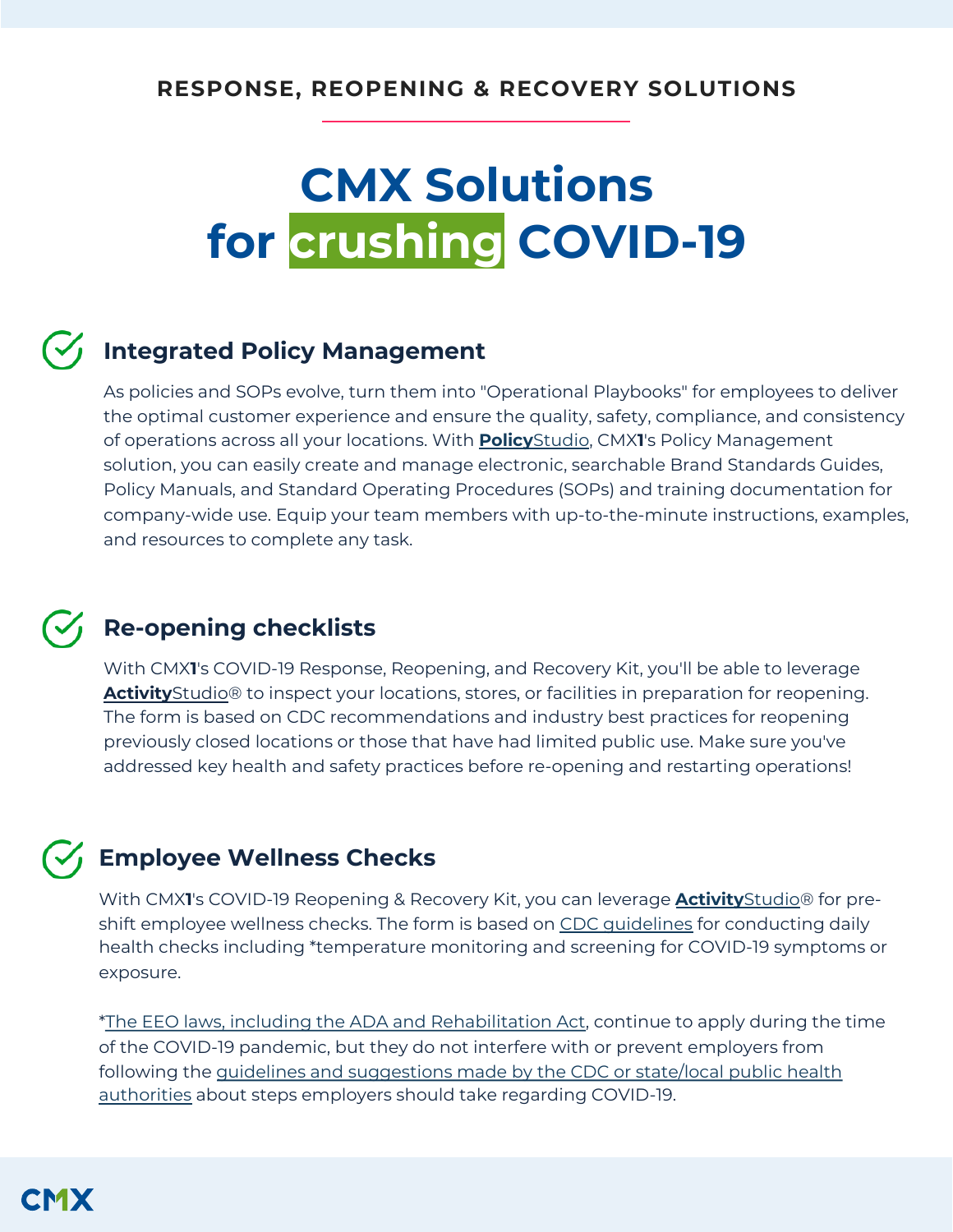# **CMX Solutions for crushing COVID-19**

# **Health & Sanitation Shift Logs**

With CMX**1**'s COVID-19 Reopening & Recovery Kit, leverage **[Activity](https://www.cmx1.com/product-details-activitystudio?hsLang=en)**Studio® to perform postshift audits to review and document that all required safety, health, and sanitation procedures have been completed. Including employee wellness checks, the use of Personal Protective Equipment (PPE), hygiene such as handwashing, and social distancing practices, along with cleaning and sanitizing high-touch areas, equipment, and customer and employee environments.

## **Incident Reporting**

Leverage **[Activity](https://www.cmx1.com/product-details-activitystudio?hsLang=en)**Studio® to report, investigate and document workplace illnesses, injuries, near misses, accidents, and general safety issues. CMX**1**'s Incident Reporting form is modeled after OSHA, and other industry best practices.

## **Closed-loop Corrective Actions**

When non-conformances are identified by your team, rest easy knowing CMX**1** has a fully integrated workflow for addressing and reviewing Corrective and Preventative Actions (CAPAs). Recommended corrective actions give your team clear instructions on what to do next, and how to respond. CMX**1** can detect repeat issues, enforce timeframes to respond by based on criticality, send reminders, escalate critical issues to management, and identify trends where additional training and coaching is needed.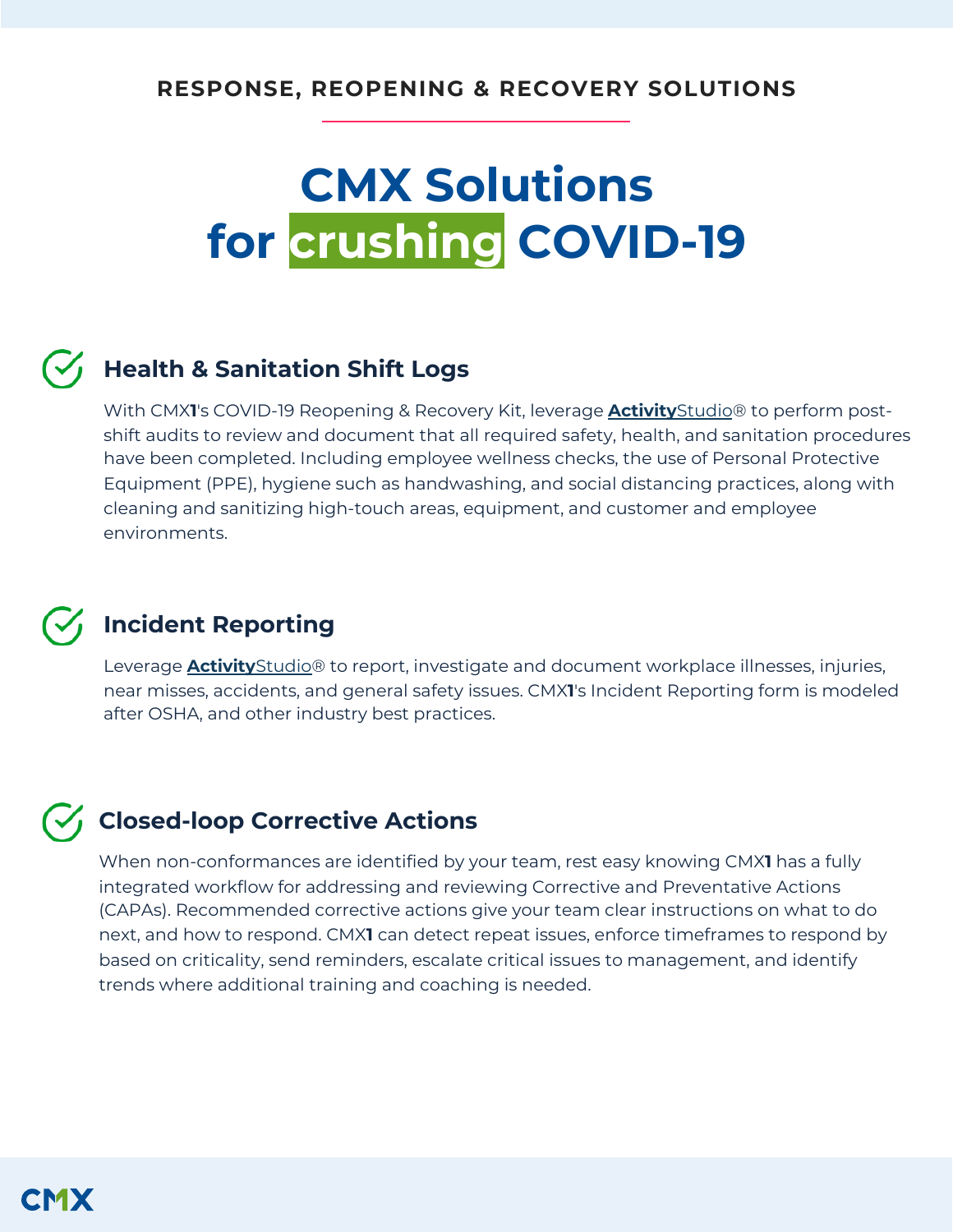

*"... ensuring employee and customer's health and safety across our 500 locations is our top priority. ActivityStudio® gives us real-time visibility into the data we need daily to know our COVID-19 operational guidelines are being followed. This allows us to move forward with the confidence that we are following the latest CDC guidelines and are in full compliance with state and local laws."*

**Isaac Morton**

Vice President, Information Technology, Sizzling Platter

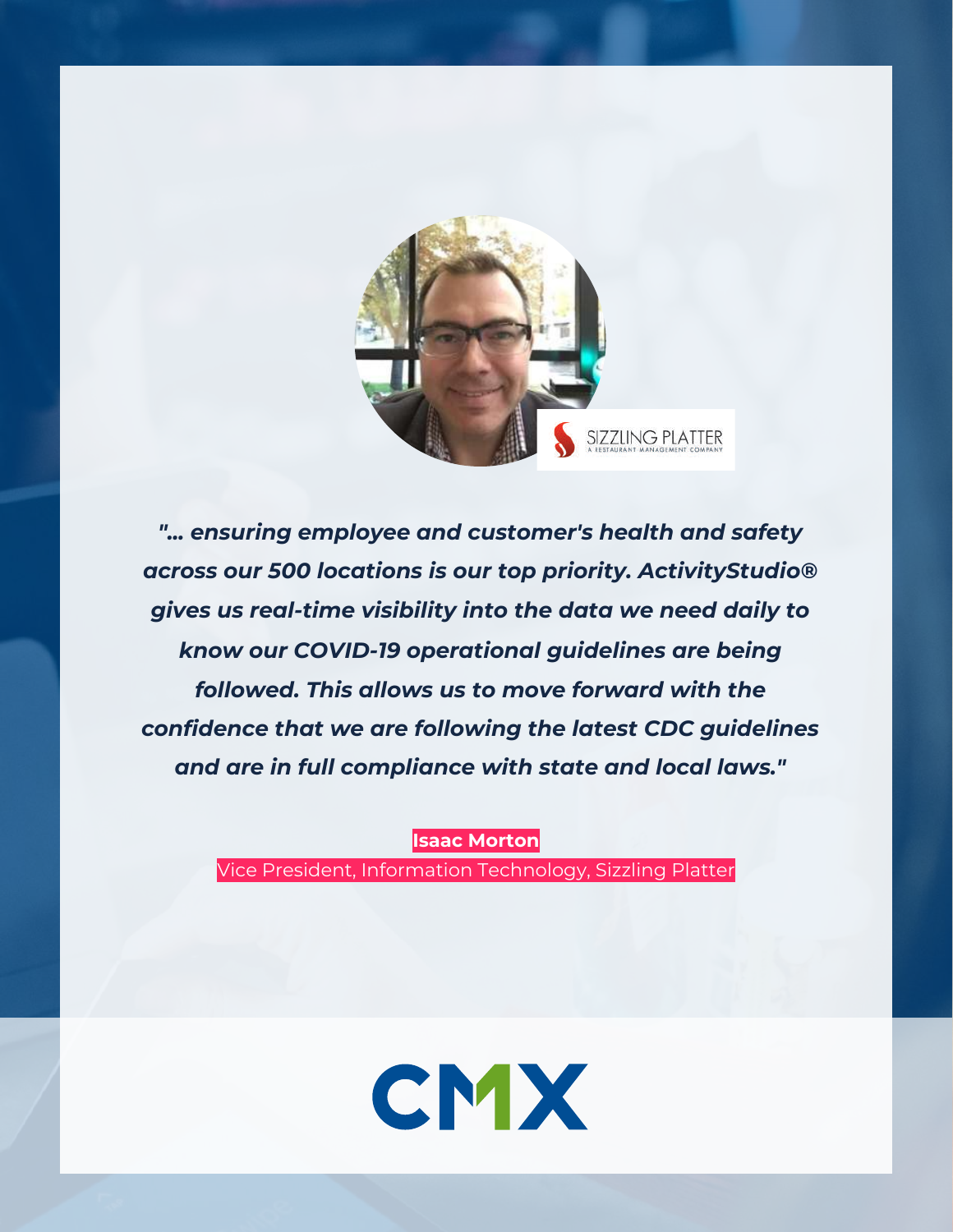# **Up and running in no time!**

The CMX**1** [Platform](https://www.cmx1.com/solutions?hsLang=en) has been proven to be equally adept for smaller companies all the way to global brands. Whatever your scale, we can have you up and running quickly, just like [Sizzling Platter](https://blog.cmx1.com/news-and-press/cmx-announces-sizzling-platter-goes-live-with-activitystudio?hsLang=en) (500+ locations in 2 weeks) and [Buffalo Wild Wings](https://blog.cmx1.com/news-and-press/buffalo-wild-wings-activitystudio?hsLang=en) (1200+ locations in 4 weeks).

Start small with our [COVID-19 Response, Reopening & Recovery Kit or implement CMX](https://www.cmx1.com/covid-19-solutions-for-reopening-and-recovery)**1** in full, from the get-go and experience end-to-end confidence in your supply chain partners, products, and locations.

# **Related resources available online**



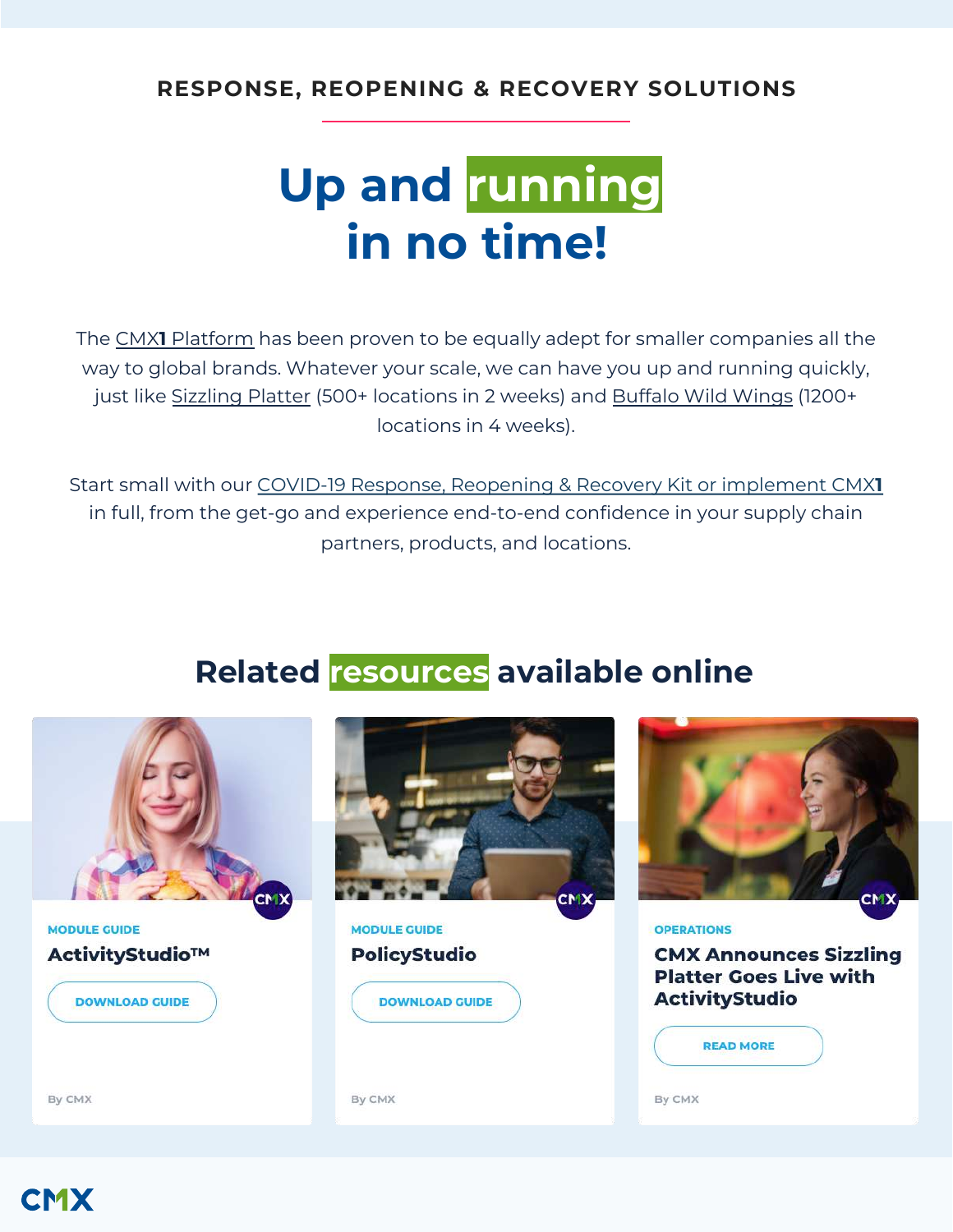# **The CMX1 Platform**

# **Ensure Product Quality & Safety**

Ensure the quality, compliance, and safety of your products and services

# **Manage your Supply Chain Partners**

Gain control and transparency over your entire supply chain and partner network

# **Drive Location Performance & Compliance**

Know your stores, restaurants, and facilities are safe, compliant and executing with consistency

 $\dot{\mathbf{z}}$ 

Our solutions can be implemented stand-alone or as part of the complete CMX**1** [Platform](http://www.cmx1.com/solutions)